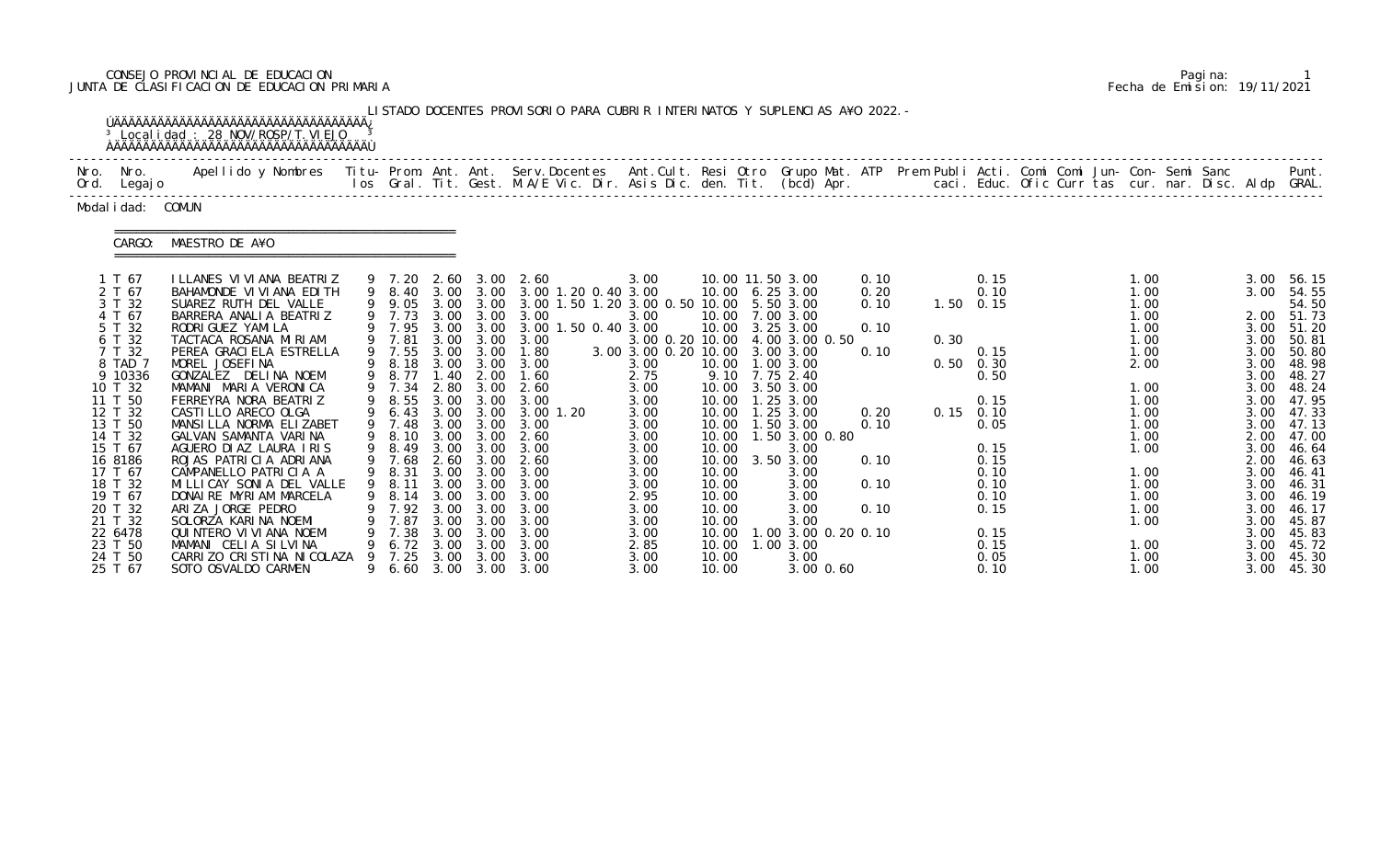# CONSEJO PROVINCIAL DE EDUCACION Pagina: 2 JUNTA DE CLASIFICACION DE EDUCACION PRIMARIA Fecha de Emision: 19/11/2021

| Nro.<br>Ord. | Nro.<br>Legaj o    | Apellido y Nombres - Titu- Prom. Ant. Ant. Serv.Docentes - Ant.Cult. Resi Otro Grupo Mat. ATP Prem Publi Acti. Comi Comi Jun- Con- Semi Sanc - - - Punt.<br>Ios Gral. Tit. Gest. M.A/E Vic. Dir. Asis Dic. den. Tit. (bcd) Apr. - |   |                  |              |                   |                               |              |                |                                  |      |                |              |  |              |  |              |                |
|--------------|--------------------|-----------------------------------------------------------------------------------------------------------------------------------------------------------------------------------------------------------------------------------|---|------------------|--------------|-------------------|-------------------------------|--------------|----------------|----------------------------------|------|----------------|--------------|--|--------------|--|--------------|----------------|
|              |                    |                                                                                                                                                                                                                                   |   |                  |              |                   |                               |              |                |                                  |      |                |              |  |              |  |              |                |
|              | CARGO:             | MAESTRO DE A¥O                                                                                                                                                                                                                    |   |                  |              |                   |                               |              |                |                                  |      |                |              |  |              |  |              |                |
|              | 26 T 67            | BEJARANO MIRTA MATILDE                                                                                                                                                                                                            |   | 9 6.88           |              |                   | 3.00 3.00 3.00 0.30           | 3.00         | 10.00          | 3.00                             | 0.10 |                |              |  | 1.00         |  |              | $3.00$ 45.28   |
|              | 27 T 32            | CHOQUE ISABEL                                                                                                                                                                                                                     |   | 9 6.09           |              | 3.00 3.00         | 3.00                          | 3.00         | 10.00          | 1.00 3.00                        |      |                | 0.15         |  | 1.00         |  | 3.00         | 45.24          |
|              | 28 TAD 7           | PERALTA MARIO LUIS                                                                                                                                                                                                                |   | 9 7.05           | 3.00         | 3.00              | 3.00                          | 3.00         | 10.00          | 3.00                             |      |                |              |  | 1.00         |  | 3.00         | 45.05          |
|              | 29 T 32<br>30 T 67 | MALDONADO GUADALUPE T<br>JUANI RAMONA CANDIDA                                                                                                                                                                                     |   | 9 6.22<br>9 8.09 | 3.00         | 3.00<br>3.00 3.00 | 3.00<br>3.00                  | 3.00<br>3.00 | 10.00<br>10.00 | 3.00 0.20<br>1.00 3.00           | 0.10 |                | 0.10<br>0.25 |  | 1.00<br>1.00 |  | 3.00         | 44.52<br>44.44 |
|              | 31 9767            | GONZALEZ DORA ELISABETH                                                                                                                                                                                                           | 9 | 8.44             | 3.00         | 2.50              | 2.40                          | 3.00         | 7.00           | 3.00 3.00                        |      |                |              |  |              |  | 3.00         | 44.34          |
|              | 32 7188            | ROMERO OSCAR                                                                                                                                                                                                                      |   | 8.22 3.00        |              | 3.00              | 1.50                          | 3.00         | 7.00           | 7.50 2.10                        |      |                |              |  |              |  |              | 44.32          |
|              | 33 10249           | NAVARRO MARIA ADRIANA                                                                                                                                                                                                             | 9 | 8.30             | 1.60         | 2.00              | 1.60                          | 2.90         |                | 8.40 4.00 2.40 1.00              |      |                |              |  |              |  | 3.00         | 44.20          |
|              | 34 TAD 7           | I TUARTE JORGE OSVALDO                                                                                                                                                                                                            | 9 | 6.63             | 3.00         | 3.00              | 3.00                          | 3.00         | 10.00          | 1.00 3.00                        |      | $1.00 \t 0.25$ |              |  | 1.00         |  |              | 43.88          |
|              | 35 T 67            | OCAMPO SANDRA ELIZABETH                                                                                                                                                                                                           |   | 9 8.43           | 3.00<br>3.00 | 3.00              | 3.00                          | 3.00         | 10.00          | 3.00                             | 0.10 |                | 0.20         |  | 1.00         |  |              | 43.73          |
|              | 36 4710<br>37 8188 | OCAMPO SERGIO DANIEL<br>SORIA LILIANA DEL ROSARIO                                                                                                                                                                                 |   | 9 7.28<br>6.61   | 2.60         | 3.00<br>3.00      | 3.00<br>2.60                  | 3.00<br>2.30 | 10.00<br>10.00 | 3.00<br>$1.25$ $3.00$            | 0.20 |                | 0.40<br>0.10 |  |              |  | 2.00<br>3.00 | 43.68<br>43.66 |
|              | 38 T 32            | GALEANO MARIA ROSA                                                                                                                                                                                                                |   | 9 7.40           | 3.00         | 3.00              | 3.00 0.90                     | 3.00         | 10.00          | 3.00                             | 0.10 |                | 0.10         |  | 1.00         |  |              | 43.50          |
|              | 39 T 32            | BALETA MABEL CRISTINA                                                                                                                                                                                                             | 9 | 8.00             |              | $3.00 \quad 3.00$ | 3.00                          | 3.00         | 10.00          | 3.00                             | 0.10 |                |              |  | 1.00         |  |              | 43.10          |
|              | 40 T 67            | ZERPA VI VI ANA ELBA                                                                                                                                                                                                              |   | 9 7.68           | 3.00         | 3.00              | 3.00                          | 3.00 0.20    | 10.00          | 3.00                             | 0.10 |                | 0.10         |  | 1.00         |  |              | 43.08          |
|              | 41 T 67            | HUERTA ORTEGA JUAN RAMON                                                                                                                                                                                                          |   | 9 7.22           | 3.00         | 3.00              | 3.00                          | 3.00         | 10.00          | 0.50 3.00 0.10                   |      |                | 0.05         |  | 1.00         |  |              | 42.87          |
|              | 42 0480            | MATUS SANDRA FABIANA                                                                                                                                                                                                              | 9 | 6.63             |              | 3.00 3.00         | 2.20                          | 3.00         | 10.00          | 3.00 3.00                        |      |                |              |  |              |  |              | 42.83          |
|              | 43 6754<br>44 T 67 | DELGADO MARCIA GRACIELA<br>ALCARAZ VI CTOR HUGO                                                                                                                                                                                   |   | 9 6.61<br>9 7.68 | 3.00         | 3.00              | 2.10<br>3.00 3.00 3.00        | 3.00<br>3.00 | 10.00<br>10.00 | 3.00<br>3.00                     |      |                |              |  | 1.00         |  | 3.00         | 42.71<br>42.68 |
|              | 45 T 32            | MAMANI HILDA                                                                                                                                                                                                                      |   | 7.18             | 3.00         | 3.00              | 3.00                          | 3.00         | 10.00          | 3.00                             | 0.30 |                | 0.10         |  | 1.00         |  |              | 42.58          |
|              | 46 7745            | REARTES NI COLASA BEATRIZ                                                                                                                                                                                                         |   | 6. 97            | 2.80         | 3.00              | 2.20                          | 3.00         | 10.00          | 2.50 3.00                        |      |                |              |  |              |  |              | 42.47          |
|              | 47 7087            | SOLIS RICARDO ANTONIO                                                                                                                                                                                                             |   | 9 7.76           | 3.00         | 3.00              | 3.00                          | 0.40         | 10.00          | 3.00                             |      |                | 0.10         |  |              |  |              | 3.00 42.26     |
|              | 48 9659            | GALI ANO MARI ANELA                                                                                                                                                                                                               |   | 9.09             | 3.00         | 2.50              | 1.60                          | 3.00         | 7.00           | $1.25$ $2.40$                    | 0.10 |                |              |  |              |  |              | 3.00 41.94     |
|              | 49 10364           | GASPAR ROSANA DEL VALLE                                                                                                                                                                                                           |   | 6.82             | .60          | 2.00              | 1.60                          | 3.00         |                | 8.40 4.00 2.40                   |      |                |              |  |              |  | 3.00         | 41.82          |
|              | 50 8991<br>51 9052 | GAI TAN ANALI A BETSABE<br>GOMEZ ELSA MAGALI                                                                                                                                                                                      |   | 9 7.76           | 2.20         | 2.75              | 2.20<br>9 7.73 3.00 3.00 3.00 | 3.00<br>3.00 | 10.00          | 3.00 1.00 0.10<br>7.70 1.75 2.10 |      |                | 0.10         |  |              |  |              | 41.11<br>40.28 |

|  | Pagi na: |                              |
|--|----------|------------------------------|
|  |          | Fecha de Emision: 19/11/2021 |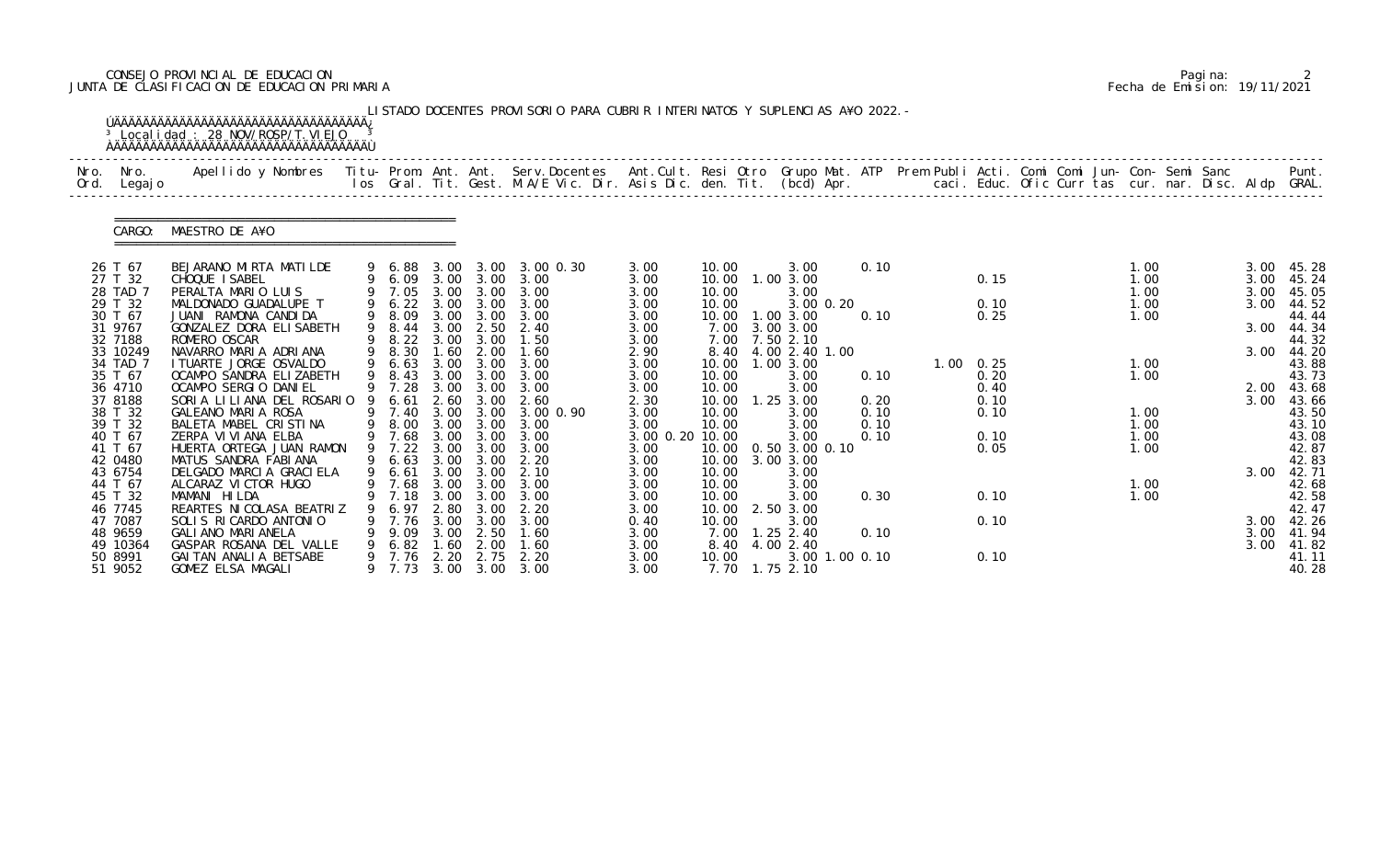# CONSEJO PROVINCIAL DE EDUCACION Pagina: 3 JUNTA DE CLASIFICACION DE EDUCACION PRIMARIA Fecha de Emision: 19/11/2021

| Nro. | Nro. In the Nro.<br>Ord. Legajo                        | Apellido y Nombres - Titu- Prom. Ant. Ant. Serv.Docentes - Ant.Cult. Resi Otro Grupo Mat. ATP Prem Publi Acti. Comi Comi Jun- Con- Semi Sanc - - - Punt.<br>Ios Gral. Tit. Gest. M.A/E Vic. Dir. Asis Dic. den. Tit. (bcd) Apr. - |   |                                              |                                      |                                      |                                                                         |                                       |                                              |      |                                                               |  |      |  |  |  |              |                                           |
|------|--------------------------------------------------------|-----------------------------------------------------------------------------------------------------------------------------------------------------------------------------------------------------------------------------------|---|----------------------------------------------|--------------------------------------|--------------------------------------|-------------------------------------------------------------------------|---------------------------------------|----------------------------------------------|------|---------------------------------------------------------------|--|------|--|--|--|--------------|-------------------------------------------|
|      |                                                        | CARGO: MAESTRO DE A¥O                                                                                                                                                                                                             |   |                                              |                                      |                                      |                                                                         |                                       |                                              |      |                                                               |  |      |  |  |  |              |                                           |
|      | 52 6952<br>53 0196<br>54 3708                          | LAZARTE CLAUDIA FABIOLA<br>BUSTOS ROQUE MARCELO<br>RODRI GUEZ MARI A ESTHER                                                                                                                                                       |   |                                              |                                      |                                      | 9 5.41 3.00 3.00 2.80<br>9 7.33 3.00 3.00 3.00<br>9 5.47 3.00 3.00 3.00 | 0.70<br>1.30<br>3.00                  | 10.00<br>10.00<br>10.00                      |      | 3.00<br>3.00<br>3.00                                          |  | 0.05 |  |  |  | 3.00         | 39.91<br>39.68<br>39.47                   |
|      | 55 10167<br>56 8745                                    | MERELES ALEJANDRA MARYLIN<br>FLORES MARIA DANIELA                                                                                                                                                                                 |   | 9 7.30<br>9 6.99                             |                                      |                                      | 1.60 2.00 0.60<br>3.00 3.00 2.40                                        | 2.15<br>2.00                          | 8.40<br>8.40                                 |      | 4.50 0.60<br>1.50 3.00                                        |  | 0.15 |  |  |  | 3.00         | 39.30<br>39.29                            |
|      | 57 11471<br>58 9967                                    | PEREIRAS TAMARA NOEMI<br>JULIO SILVINA ROSA                                                                                                                                                                                       |   | 9 7.81<br>9 6.52 3.00                        | 1.00                                 | 1.50                                 | 1.10<br>2.25 3.00                                                       | 1.25<br>3.00                          | 10.00<br>6.30                                |      | 3.00 1.50<br>3.00                                             |  |      |  |  |  | 3.00<br>3.00 | 39.16<br>39.07                            |
|      | 59 11100<br>60 9671<br>61 9197                         | STEINLE LUCIA YANINA<br>SUAREZ DI EGO ARI STI DE<br>HERNANDEZ MARIA DE LOS                                                                                                                                                        |   | 9 8.64<br>9 6.82                             | 1.40<br>2.60                         | 1.50<br>2.50                         | 1.20<br>2.00<br>9 6.85 2.20 2.50 2.00                                   | 2.00<br>3.00<br>3.00                  | 4.20<br>7.00<br>10.00                        |      | 6.501.50<br>3.00<br>3.00                                      |  | 0.10 |  |  |  | 3.00<br>3.00 | 38.94<br>38.92<br>38.65                   |
|      | 62 11741<br>63 11502<br>64 10007<br>65 9277<br>66 7571 | SEGOVIA SILVIA FABIANA<br>BAI GORRI A MARI SOL SI LVI NA 9<br>GONZALEZ MIRTA BEATRIZ<br>RIOS YUDITH ELISA<br>ARANCI BI A ADRI ANA VALERI A                                                                                        |   | 9 7.80<br>7.60<br>9 7.27<br>9 5.93<br>9 7.09 | 3.00<br>1.00<br>3.00<br>3.00<br>2.80 | 1.25<br>1.25<br>2.25<br>2.75<br>3.00 | 1.20<br>1.00<br>1.80<br>2.40<br>0.80                                    | 3.00<br>0.65<br>3.00<br>3.00<br>2.55  | 10.00<br>7.70<br>10.00                       |      | 3.50 4.50 1.80<br>2.50 1.50<br>6.30 1.50 2.70<br>3.00<br>1.20 |  |      |  |  |  | 3.00<br>3.00 | 38.05<br>37.50<br>36.82<br>36.78<br>36.44 |
|      | 67 0584<br>68 11110<br>69 11868<br>70 9247<br>71 7342  | RODRI GUEZ ADRI ANA<br>ZELAYA MARIA CELIA<br>ESPA¥ON YESICA ELIZABETH<br>LEI VA CECILIA JOHANA<br>MATUS VI VI ANA ANDREA                                                                                                          | 9 | 9 8.00 3.00 3.00<br>9 7.34 0.80<br>8.21      | 3.00                                 | 3.00                                 | 9 6.62 1.60 1.50 1.40<br>$1.00 \t 0.80$<br>9 8.03 2.20 2.75 0.60        | 3.00<br>2.10<br>2.25<br>0.30<br>1.95  | 10.00<br>10.00<br>10.00  1.50  0.90<br>10.00 |      | 4.20 7.50 1.80<br>1.20                                        |  |      |  |  |  | 3.00         | 36.00<br>35.72<br>35.39<br>35.28<br>35.16 |
|      | 72 0030<br>73 10252<br>74 9915<br>75 10330<br>76 8466  | PEREZ ROXANA BEATRIZ<br>LEZCANO SABRINA DE JESUS<br>SOTO NATALIA MELINA<br>PERICICH LORENA ANDREA<br>BORDON GAI TAN MARI ANA                                                                                                      |   | 5.94<br>9 7.99<br>8.41<br>7.67<br>9 7.87     | 3.00<br>1.60<br>3.00<br>1.60<br>3.00 | 2.00<br>2.50<br>2.00<br>3.00         | $3.00 \quad 0.60$<br>0.90<br>1.60<br>0.40                               | 2.10<br>1.80<br>3.00<br>1. 65<br>1.40 | 10.00<br>9.10<br>4.20<br>10.00<br>4.90       | 3.00 | 0.90<br>1.20<br>1.20<br>0.60                                  |  | 0.05 |  |  |  |              | 34.54<br>33.59<br>32.96<br>32.92<br>32.17 |

|  | Pagi na: |                              |
|--|----------|------------------------------|
|  |          | Fecha de Emision: 19/11/2021 |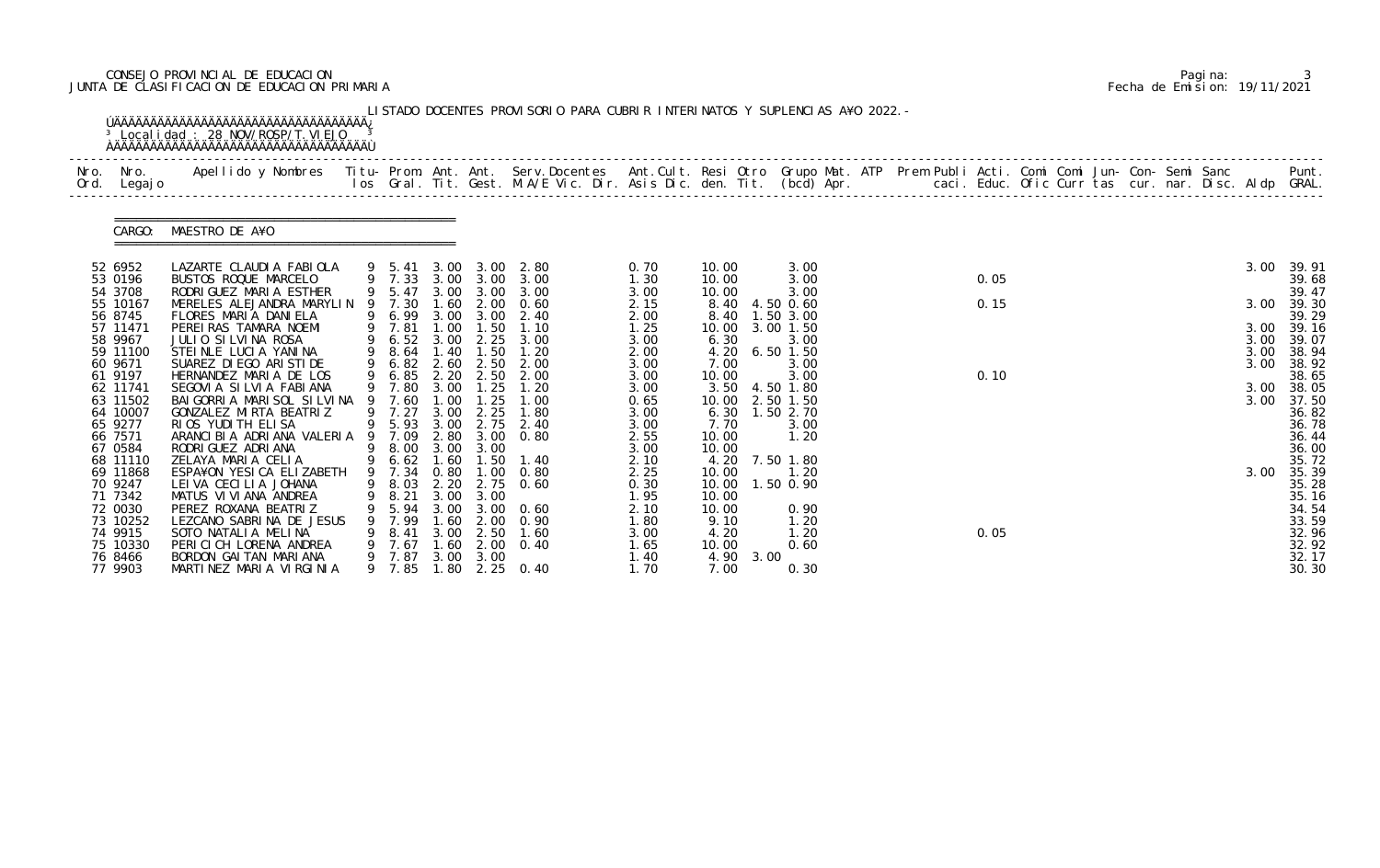# CONSEJO PROVINCIAL DE EDUCACION Pagina: 4 JUNTA DE CLASIFICACION DE EDUCACION PRIMARIA Fecha de Emision: 19/11/2021

|              |                                                                                                    | <sup>3</sup> Local i dad: 28 NOV/ROSP/T. VI EJO                                                                                                                                                                                                                      |        |                                                                                                            |                              |                                                        | LISTADO DOCENTES PROVISORIO PARA CUBRIR INTERINATOS Y SUPLENCIAS A¥O 2022. -                  |                                                                              |                                                                    |                                                                            |              |  |                                                          |                                                      |                                      |                                      |                                                                                        |
|--------------|----------------------------------------------------------------------------------------------------|----------------------------------------------------------------------------------------------------------------------------------------------------------------------------------------------------------------------------------------------------------------------|--------|------------------------------------------------------------------------------------------------------------|------------------------------|--------------------------------------------------------|-----------------------------------------------------------------------------------------------|------------------------------------------------------------------------------|--------------------------------------------------------------------|----------------------------------------------------------------------------|--------------|--|----------------------------------------------------------|------------------------------------------------------|--------------------------------------|--------------------------------------|----------------------------------------------------------------------------------------|
| Nro.<br>Ord. | Nro.<br>Legaj o                                                                                    | Apellido y Nombres - Titu- Prom. Ant. Ant. Serv.Docentes - Ant.Cult. Resi Otro Grupo Mat. ATP - Prem Publi Acti. Comi Comi Jun- Con- Semi Sanc - Semi Sanc - Semi Sanc - Ios Gral. Tit. Gest. M.A/E Vic. Dir. Asis Dic. den. T                                       |        |                                                                                                            |                              |                                                        |                                                                                               |                                                                              |                                                                    |                                                                            |              |  |                                                          | caci. Educ. Ofic Curr tas cur. nar. Disc. Aldp GRAL. |                                      |                                      | Punt.                                                                                  |
|              | CARGO:                                                                                             | MAESTRO DE A¥O                                                                                                                                                                                                                                                       |        |                                                                                                            |                              |                                                        |                                                                                               |                                                                              |                                                                    |                                                                            |              |  |                                                          |                                                      |                                      |                                      |                                                                                        |
|              | 78 9664<br>79 9719<br>80 TP9784<br>81 12295<br>82 12498<br>83 12497<br>84 12570                    | GAI TAN JORGE LEONARDO<br>SI LVA PAULA DEOLINDA<br>LEYES AVANCINI MARCELA<br>QUINTEROS MARIA CONSTANZA<br>GUTI ERREZ SI LVI NA MI CAELA<br>BRAVO CARLA FABIANA<br>LOPEZ MARTA GEORGINA                                                                               | 9<br>9 | 9 6.00<br>9 6.91 2.00 2.75<br>9 7.64 2.40 1.25<br>9.47<br>8.10<br>9 8.10 0.20<br>9 8.61                    | 3.00<br>1.00<br>0.20         | 2.50<br>1.25<br>0.50<br>0.25<br>0.25                   | 1.40<br>0.20<br>$0.25$ 0.10                                                                   | 2.45<br>0.45<br>2.65<br>1.20<br>0.40<br>0.40                                 | 6.30<br>7.00<br>2.10                                               | 1.00                                                                       |              |  |                                                          |                                                      |                                      |                                      | 29.25<br>28.11<br>27.44<br>21.37<br>18.05<br>17.95<br>17.86                            |
|              | CARGO:                                                                                             | MAESTRO INTERNADO                                                                                                                                                                                                                                                    |        |                                                                                                            |                              |                                                        |                                                                                               |                                                                              |                                                                    |                                                                            |              |  |                                                          |                                                      |                                      |                                      |                                                                                        |
|              | 9719<br>2 T 32<br>3 T 67<br>4 T 67<br>5 T 67<br>6 TAD 7<br>7 8991<br>8 9671<br>9 12498<br>10 12497 | SILVA PAULA DEOLINDA<br>CASTI LLO ARECO OLGA<br>AGUERO DI AZ LAURA I RIS<br>DONAIRE MYRIAM MARCELA<br>BEJARANO MIRTA MATILDE<br>I TUARTE JORGE OSVALDO<br>GAI TAN ANALIA BETSABE<br>SUAREZ DI EGO ARI STI DE<br>GUTI ERREZ SI LVI NA MI CAELA<br>BRAVO CARLA FABIANA | 6      | 9 6.91 2.00<br>$6\quad 8.49$<br>68.14<br>6 6.88<br>66.63<br>6 7.76<br>$6\quad 6.82$<br>8.10<br>6 8.10 0.20 | 3.00<br>3.00<br>2.20<br>2.60 | 3.00 1.50<br>3.00 1.75<br>1.00<br>1.00<br>2.25<br>0.50 | 6 6.43 3.00 3.00 3.00<br>3.00<br>3.00<br>3.00<br>3.00<br>2.20<br>1.60<br>$0.20$ $0.25$ $0.10$ | 0.45<br>3.00<br>3.00<br>2.95<br>3.00<br>3.00<br>3.00<br>3.00<br>0.40<br>0.40 | 7.00<br>10.00<br>10.00<br>10.00<br>10.00<br>10.00<br>10.00<br>7.00 | $1.25$ 3.00<br>3.00<br>3.00<br>3.00<br>1.00 3.00<br>3.00 1.00 0.10<br>2.40 | 0.20<br>0.10 |  | $0.15$ 0.10<br>0.15<br>0.10<br>$1.00 \quad 0.25$<br>0.10 |                                                      | 1.00<br>1.00<br>1.00<br>1.00<br>1.00 | 3.00<br>3.00<br>3.00<br>3.00<br>3.00 | 25.36<br>43.13<br>42.14<br>41.94<br>39.98<br>38.88<br>37.61<br>32.92<br>15.05<br>14.70 |

|  | Pagi na: |                              |
|--|----------|------------------------------|
|  |          | Fecha de Emision: 19/11/2021 |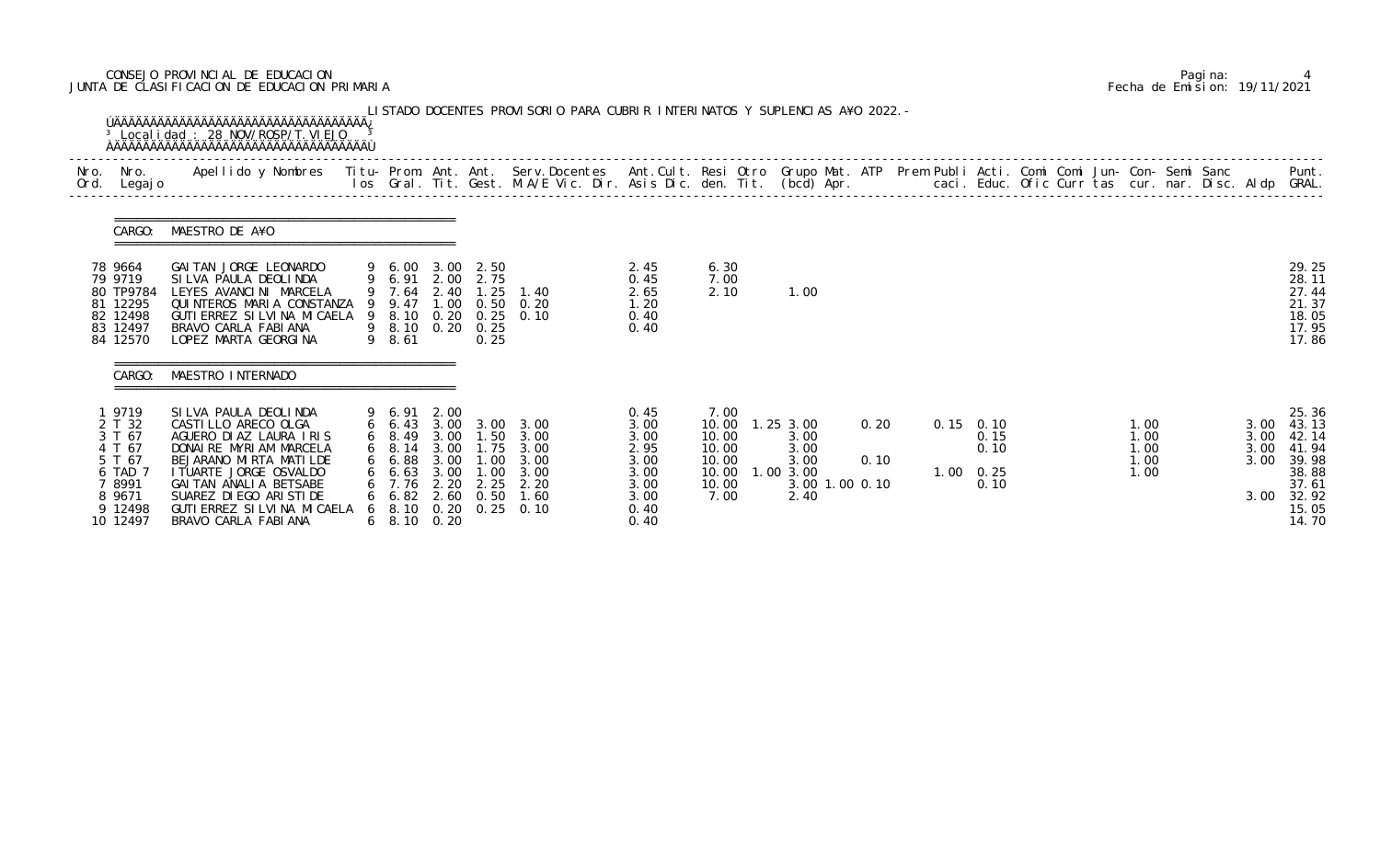# CONSEJO PROVINCIAL DE EDUCACION Pagina: 5 JUNTA DE CLASIFICACION DE EDUCACION PRIMARIA Fecha de Emision: 19/11/2021

|                             | CARGO: MAESTRO ESP. EDUC. ARTI STI CA: PLASTI CA                      |  |  |                                                                         |                      |                          |                      |  |      |  |              |  |              |                              |
|-----------------------------|-----------------------------------------------------------------------|--|--|-------------------------------------------------------------------------|----------------------|--------------------------|----------------------|--|------|--|--------------|--|--------------|------------------------------|
| 1 T 32<br>2 T 32<br>3 12260 | CARCAMO ANDREA BELEN<br>RAMOS ELBA YOLANDA<br>RODA DORA SILVINA       |  |  | 9 7.44 3.00 3.00 2.60<br>9 8.13 3.00 2.75 2.20<br>9 6.75 2.00 0.50 0.40 | 2.10<br>0.85         | 10.00 3.00 3.00<br>10.00 | 3.00<br>0.60         |  |      |  | 1.00<br>1.00 |  | 3.00<br>3.00 | 47.14<br>42.93<br>19.25      |
| CARGO:                      | PES ED. ARTISTICA: PLASTICO VISUAL                                    |  |  |                                                                         |                      |                          |                      |  |      |  |              |  |              |                              |
| 1 T 32<br>2 T 32<br>3 12260 | CARCAMO ANDREA BELEN<br>RAMOS ELBA YOLANDA<br>RODA DORA SILVINA       |  |  | 9 7.44 3.00 3.00 2.60<br>9 8.13 3.00 2.75 2.20<br>9 6.75 2.00 0.50 0.40 | 2.10<br>0.85         | 10.00 3.00 3.00<br>10.00 | 3.00<br>0.60         |  |      |  | 1.00<br>1.00 |  | 3.00         | 3.00 47.14<br>42.93<br>19.25 |
| CARGO:                      | MAESTRO ESP. EDUC. ARTI STI CA: MUSI CA                               |  |  |                                                                         |                      |                          |                      |  |      |  |              |  |              |                              |
| 1 T 32<br>2 9202<br>3 12253 | CEREZO CARLOS ALBERTO<br>PAREDES ANGEL DANIEL<br>RAMOS GALLARDO LUCIA |  |  | 9 7.60 2.20 2.75 2.20<br>9 8.41 2.20 2.75 0.20<br>9 9.80 0.40 0.50 0.40 | 0.55<br>0.15<br>1.20 | 10.00<br>10.00<br>1.40   | 3.00<br>0.30<br>0.60 |  |      |  | 1.00         |  | 3.00         | 41.30<br>33.01<br>3.00 26.30 |
| 4 T 67<br>CARGO:            | SOTO OSVALDO CARMEN<br>PES ED. ARTI STI CA: MUSI CA                   |  |  | 5 6.60 3.00 3.00 3.00                                                   | 3.00                 | 10.00                    | 3.00                 |  | 0.10 |  | 1.00         |  |              | 3.00 40.70                   |
| 1 T 32                      | CEREZO CARLOS ALBERTO                                                 |  |  | 9 7.60 2.20 2.75 2.20                                                   | 0.55                 | 10.00                    | 3.00                 |  |      |  | 1.00         |  |              | 3.00 41.30                   |

|  | Pagi na: |                              |
|--|----------|------------------------------|
|  |          | Fecha de Emision: 19/11/2021 |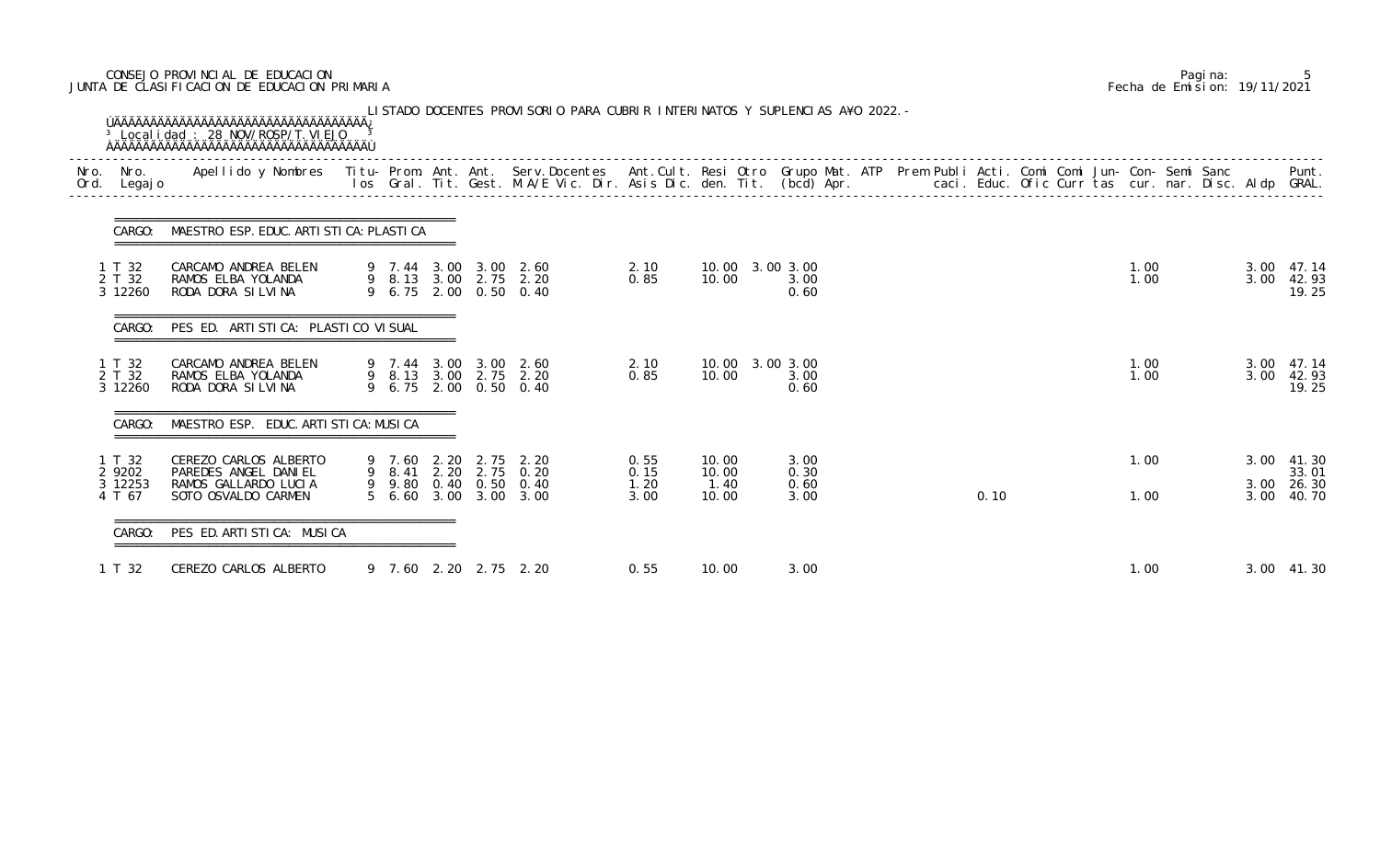# CONSEJO PROVINCIAL DE EDUCACION Pagina: 6 JUNTA DE CLASIFICACION DE EDUCACION PRIMARIA Fecha de Emision: 19/11/2021

|              |                                                                                                          |                                                                                                                                                                                                                                                                  |   |                                                                                                   |                                      |                                                                | LISTADO DOCENTES PROVISORIO PARA CUBRIR INTERINATOS Y SUPLENCIAS A¥O 2022. -                                                   |                                                                                      |                                                                                               |                       |                                                                                |  |                                                              |  |                                      |  |                              |                                                                                                 |
|--------------|----------------------------------------------------------------------------------------------------------|------------------------------------------------------------------------------------------------------------------------------------------------------------------------------------------------------------------------------------------------------------------|---|---------------------------------------------------------------------------------------------------|--------------------------------------|----------------------------------------------------------------|--------------------------------------------------------------------------------------------------------------------------------|--------------------------------------------------------------------------------------|-----------------------------------------------------------------------------------------------|-----------------------|--------------------------------------------------------------------------------|--|--------------------------------------------------------------|--|--------------------------------------|--|------------------------------|-------------------------------------------------------------------------------------------------|
| Nro.<br>Ord. | Nro.<br>Legaj o                                                                                          | Apellido y Nombres Titu- Prom. Ant. Ant. Serv.Docentes Ant.Cult. Resi Otro Grupo Mat. ATP Prem Publi Acti. Comi Comi Jun- Con- Semi Sanc                                                                                                                         |   |                                                                                                   |                                      |                                                                | los Gral. Tit. Gest. M.A/E Vic. Dir. Asis Dic. den. Tit. (bcd) Apr.       caci. Educ. Ofic Curr tas cur. nar. Disc. Aldp GRAL. |                                                                                      |                                                                                               |                       |                                                                                |  |                                                              |  |                                      |  |                              | Punt.                                                                                           |
|              | CARGO:                                                                                                   | PES ED. ARTISTICA: MUSICA                                                                                                                                                                                                                                        |   |                                                                                                   |                                      |                                                                |                                                                                                                                |                                                                                      |                                                                                               |                       |                                                                                |  |                                                              |  |                                      |  |                              |                                                                                                 |
|              | 2 9202<br>3 12253                                                                                        | PAREDES ANGEL DANIEL<br>RAMOS GALLARDO LUCIA                                                                                                                                                                                                                     |   |                                                                                                   |                                      |                                                                | 9 8.41 2.20 2.75 0.20<br>9 9.80 0.40 0.50 0.40                                                                                 | 0.15<br>1.20                                                                         | 10.00<br>1.40                                                                                 |                       | 0.30<br>0.60                                                                   |  |                                                              |  |                                      |  | 3.00                         | 33.01<br>26.30                                                                                  |
|              | CARGO:                                                                                                   | MAESTRO ESP. EDUC. ARTI STI CA: DANZAS                                                                                                                                                                                                                           |   |                                                                                                   |                                      |                                                                |                                                                                                                                |                                                                                      |                                                                                               |                       |                                                                                |  |                                                              |  |                                      |  |                              |                                                                                                 |
|              | 10760                                                                                                    | MATUS ROGER EMANUEL                                                                                                                                                                                                                                              |   |                                                                                                   |                                      |                                                                | 6 7.85 1.40 1.75 1.20                                                                                                          | 0.90                                                                                 | 10.00                                                                                         |                       | 1.80                                                                           |  |                                                              |  |                                      |  | 3.00                         | 33.90                                                                                           |
|              | CARGO:                                                                                                   | MAESTRO ESP. DE EDUCACION FISICA                                                                                                                                                                                                                                 |   |                                                                                                   |                                      |                                                                |                                                                                                                                |                                                                                      |                                                                                               |                       |                                                                                |  |                                                              |  |                                      |  |                              |                                                                                                 |
|              | T 32<br>2 T 50<br>3 T 50<br>4 8829<br>5 T 67<br>6 5579<br>0705<br>8 4509<br>9 T 67<br>10 6947<br>11 6945 | PONCE ELBA LORENA<br>PARADA NESTOR GUI LLERMO<br>RODRI GUEZ ANDREA BEATRIZ<br>ACOSTA HUGO HERNAN<br>OCHI PAUL ISAAC<br>LILLO JUAN ALBERTO<br>GUENTEN CLAUDIA BEATRIZ<br>GARCIA AMANDA NOEMI<br>GONZALEZ WALTER OSCAR<br>RUIZ PAOLA EDITH<br>LLANES JUANA RAFAELA |   | 9 7.65 2.80 3.00<br>9 7.90<br>9 6.94 3.00 3.00<br>9 7.21<br>7. 62<br>8.32<br>6.72<br>6.68<br>5.93 | 3.00<br>3.00<br>1.80<br>3.00<br>3.00 | 2.80 2.75<br>3.00 3.00<br>3.00<br>3.00<br>2.25<br>3.00<br>3.00 | 9 6.92 3.00 3.00 3.00<br>9 7.10 3.00 3.00 3.00<br>2.60<br>2.40<br>3.00<br>3.00<br>1.80<br>1.40<br>0.80<br>0.80<br>0.60         | 3.00<br>3.00<br>3.00<br>2.65<br>2.10<br>2.75<br>3.00<br>3.00<br>1.00<br>3.00<br>3.00 | 10.00<br>10.00<br>10.00<br>8.40<br>10.00<br>10.00<br>10.00<br>8.40<br>10.00<br>10.00<br>10.00 | 1.002.10<br>1.00 0.90 | 3.00<br>3.00<br>1.00 3.00 0.20<br>3.00<br>3.00<br>3.00<br>2.70<br>1.20<br>1.20 |  | 1.30<br>1.10<br>0.35<br>0.30<br>0.30<br>0.15<br>0.80<br>0.15 |  | 1.00<br>1.00<br>1.00<br>1.00<br>1.00 |  | 3.00<br>3.00<br>3.00<br>3.00 | 46.22<br>46.20<br>43.60<br>42.20<br>41.34<br>40.96<br>40.27<br>40.02<br>36.77<br>36.68<br>36.58 |
|              | 12 11741<br>13 8362                                                                                      | SEGOVIA SILVIA FABIANA<br>PASTRANA JUANA LEONOR                                                                                                                                                                                                                  | 9 | 7.38<br>9 7.53                                                                                    | 1.60<br>2.60                         | 1.25<br>3.00                                                   | 1.20<br>1.00                                                                                                                   | 3.00<br>2.00                                                                         | 3.50<br>8.40                                                                                  | 4.50 1.80             | 1.50                                                                           |  | 0.20                                                         |  |                                      |  | 3.00                         | 36.23<br>35.23                                                                                  |

|  | Pagi na: |                              |
|--|----------|------------------------------|
|  |          | Fecha de Emision: 19/11/2021 |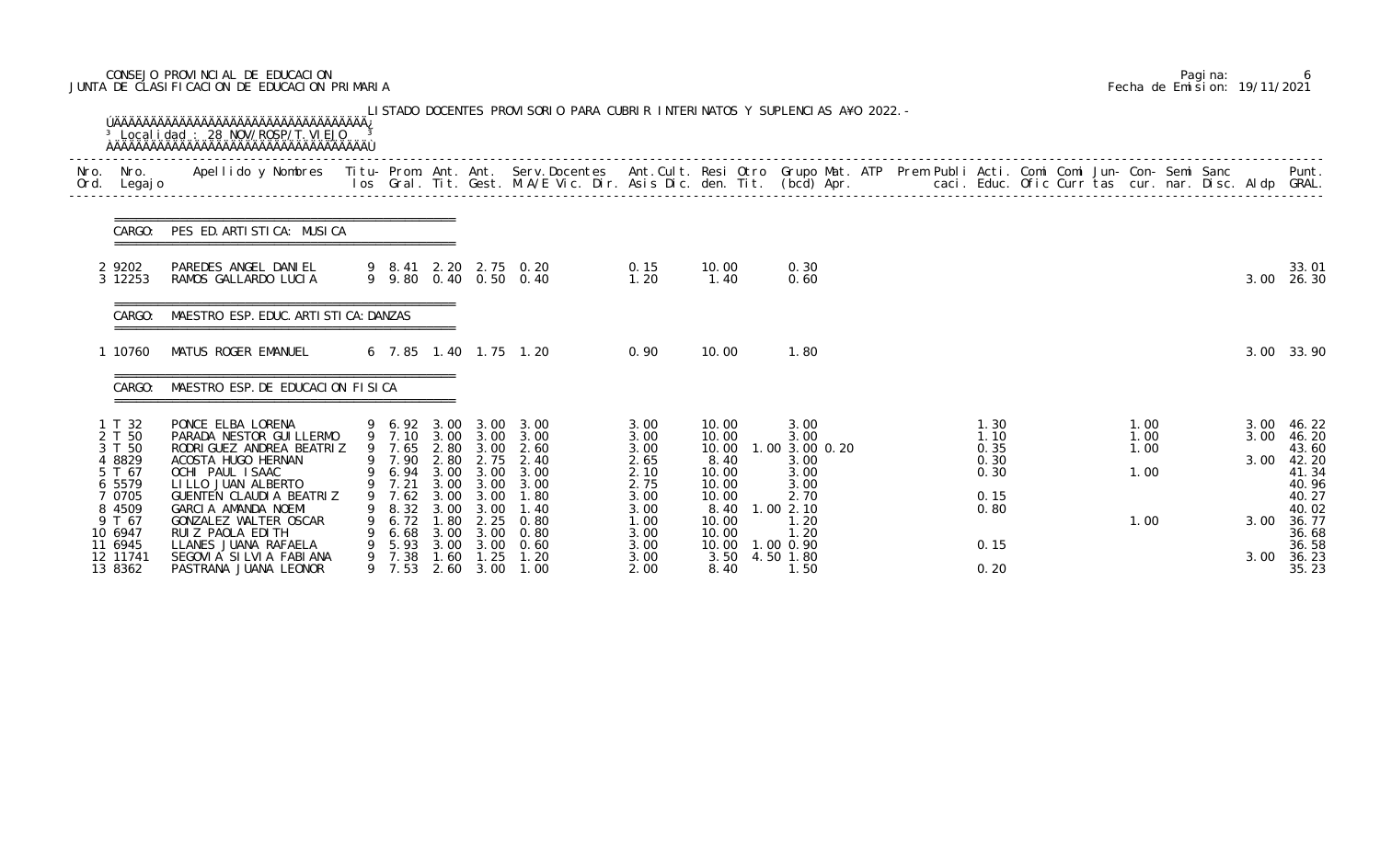# CONSEJO PROVINCIAL DE EDUCACION Pagina: 7 JUNTA DE CLASIFICACION DE EDUCACION PRIMARIA Fecha de Emision: 19/11/2021

| Nro.<br>Ord. | Nro.<br>Legaj o                                                                 | Apellido y Nombres - Titu- Prom. Ant. Ant. Serv.Docentes - Ant.Cult. Resi Otro Grupo Mat. ATP Prem Publi Acti. Comi Comi Jun- Con- Semi Sanc - - - Punt.<br>Ios Gral. Tit. Gest. M.A/E Vic. Dir. Asis Dic. den. Tit. (bcd) Apr. - |                              |                      |                                              |                                                                         |                                              |                                                            |                           |  |      |  |      |  |      | Punt.                                                       |
|--------------|---------------------------------------------------------------------------------|-----------------------------------------------------------------------------------------------------------------------------------------------------------------------------------------------------------------------------------|------------------------------|----------------------|----------------------------------------------|-------------------------------------------------------------------------|----------------------------------------------|------------------------------------------------------------|---------------------------|--|------|--|------|--|------|-------------------------------------------------------------|
|              | CARGO:                                                                          | MAESTRO ESP. DE EDUCACION FISICA                                                                                                                                                                                                  |                              |                      |                                              |                                                                         |                                              |                                                            |                           |  |      |  |      |  |      |                                                             |
|              | 14 T 32<br>15 10636<br>16 11839<br>17 12080<br>18 12247<br>19 12461<br>20 12811 | MININI CASTILLO ARECO<br>MACLEN CARLA CAMILA<br>GRANETTO ROCIO ANABEL<br>VALLEJO HALIR ISAAC<br>LILLO SANTIC SHEILA<br>PALACIOS DARIAN EMILIANO<br>SANTOS FRANCO ALAN                                                             | 9 7.40<br>9 6.81 0.60        | 0.80                 | 9 6.94 1.40 1.75<br>1.00<br>9 7.93 0.40 0.50 | 9 8.61 0.80 1.00 0.70<br>9 6.88 0.80 0.75 0.30<br>9 7.42 0.20 0.25 0.10 | 0.75<br>3.00<br>1.50<br>0.20<br>0.35<br>1.10 | 10.00<br>10.00<br>10.00<br>10.00<br>10.00<br>10.00<br>2.10 | 0.90<br>0.30              |  | 0.10 |  | 1.00 |  | 2.00 | 34.76<br>32.19<br>29.70<br>28.23<br>28.18<br>28.07<br>18.51 |
|              | CARGO:                                                                          | ====================================<br>MAESTRO ESPECIAL DE INGLES                                                                                                                                                                |                              |                      |                                              |                                                                         |                                              |                                                            |                           |  |      |  |      |  |      |                                                             |
|              | l 9660<br>2 T 32<br>3 11261<br>4 11376                                          | SURA GRACI ELA JOHANA<br>TRUCCO LUCAS DI EGO<br>LUNA JIMENA ANAHI<br>TORO ROMINA VANESA                                                                                                                                           | 9 8.22 1.20<br>$6$ 7.16 1.20 |                      | 9 6.80 2.00 2.50<br>1.50<br>1.50             | 2.10<br>9 7.91 2.00 2.50 2.00<br>1.20<br>1.00                           | 3.00<br>1.25<br>3.00                         | 10.00  1.75  3.00<br>7.00<br>4.20<br>10.00                 | 3.00<br>1.50 1.80<br>1.20 |  |      |  | 1.00 |  | 3.00 | 40.15<br>38.66<br>28.62<br>31.06                            |
|              | CARGO:                                                                          | PES LENGUA EXTRANJERA: INGLES                                                                                                                                                                                                     |                              |                      |                                              |                                                                         |                                              |                                                            |                           |  |      |  |      |  |      |                                                             |
|              | 9660<br>2 T 32<br>3 11261<br>4 11376                                            | SURA GRACI ELA JOHANA<br>TRUCCO LUCAS DI EGO<br>LUNA JIMENA ANAHI<br>TORO ROMINA VANESA                                                                                                                                           | 7.91<br>8.22<br>6, 7.16      | 2.00<br>1.20<br>1.20 | 9 6.80 2.00 2.50<br>2.50<br>. 50<br>1.50     | 2.10<br>2.00<br>1.20<br>1.00                                            | 3.00<br>1.25<br>3.00                         | 10.00  1.75  3.00<br>7.00<br>4.20<br>10.00                 | 3.00<br>1.50 1.80<br>1.20 |  |      |  | 1.00 |  | 3.00 | 40.15<br>38.66<br>28.62<br>31.06                            |

|  | Pagi na: |                              |
|--|----------|------------------------------|
|  |          | Fecha de Emision: 19/11/2021 |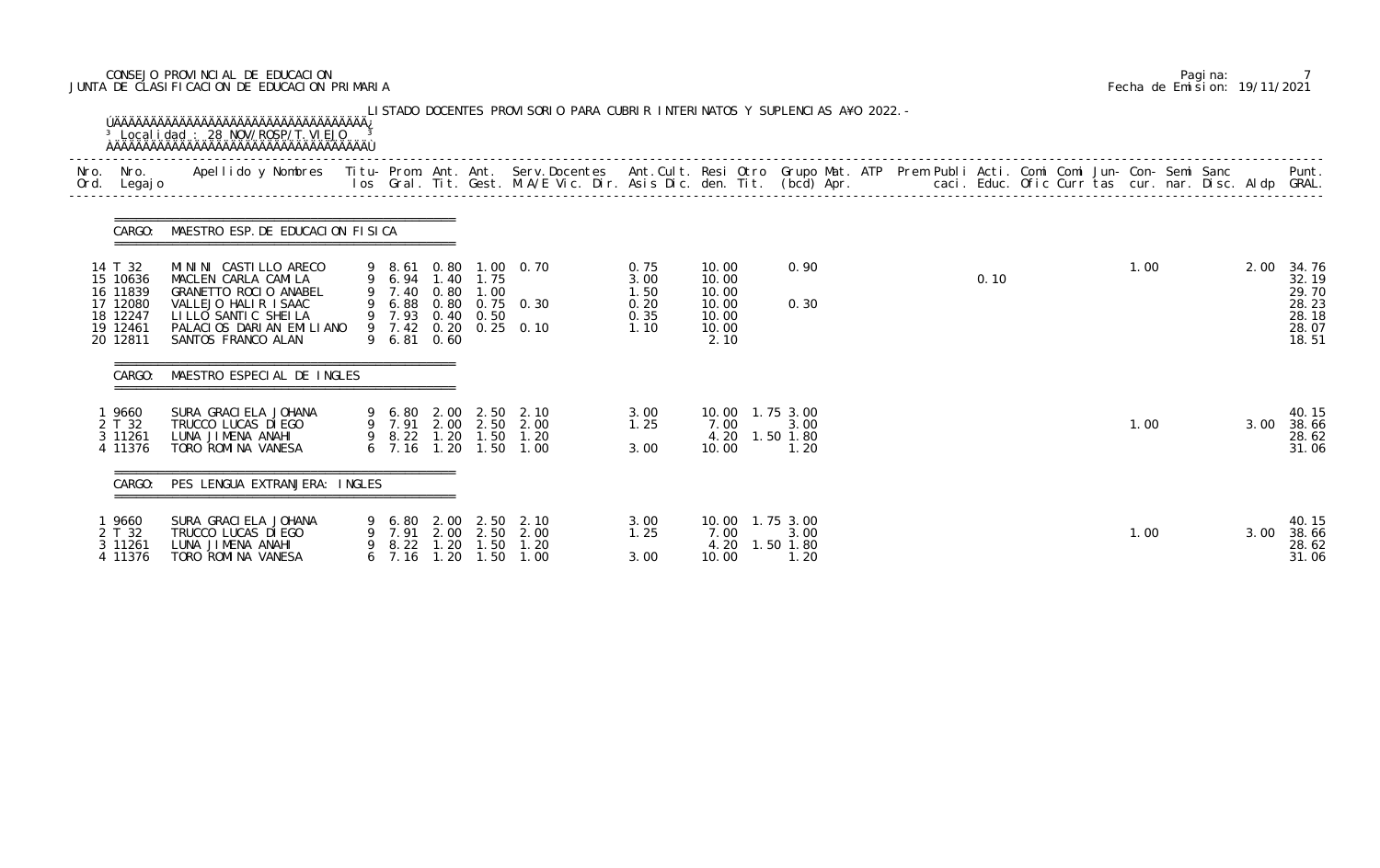# CONSEJO PROVINCIAL DE EDUCACION Pagina: 8 JUNTA DE CLASIFICACION DE EDUCACION PRIMARIA Fecha de Emision: 19/11/2021

| Nro.<br>Ord. | Nro.<br>Legaj o                        | Apellido y Nombres - Titu- Prom. Ant. Ant. Serv.Docentes - Ant.Cult. Resi Otro Grupo Mat. ATP Prem Publi Acti. Comi Comi Jun- Con- Semi Sanc - - Punt.<br>Ios Gral. Tit. Gest. M.A/E Vic. Dir. Asis Dic. den. Tit. (bcd) Apr. - - |   |                                                                                                                          |              |                                   |                                                |                                 |                                 |                                             |  |              |  |              |              |                                           |
|--------------|----------------------------------------|-----------------------------------------------------------------------------------------------------------------------------------------------------------------------------------------------------------------------------------|---|--------------------------------------------------------------------------------------------------------------------------|--------------|-----------------------------------|------------------------------------------------|---------------------------------|---------------------------------|---------------------------------------------|--|--------------|--|--------------|--------------|-------------------------------------------|
|              | CARGO:                                 | PES ED. ARTISTICA: DANZAS                                                                                                                                                                                                         |   |                                                                                                                          |              |                                   |                                                |                                 |                                 |                                             |  |              |  |              |              |                                           |
|              | 1 10760                                | MATUS ROGER EMANUEL                                                                                                                                                                                                               |   |                                                                                                                          |              |                                   | 6 7.85 1.40 1.75 1.20                          | 0.90                            | 10.00                           | 1.80                                        |  |              |  |              |              | 3.00 33.90                                |
|              | CARGO:                                 | ASIST. MEDIOS A/C GAB. DE INFORMATICA                                                                                                                                                                                             |   |                                                                                                                          |              |                                   |                                                |                                 |                                 |                                             |  |              |  |              |              |                                           |
|              | 10053<br>2 11780<br>3 12569            | SAUCEDO SANCHEZ RENAN<br>RIOS MARIELA VERONICA<br>TELLO LUJAN DANI ELA                                                                                                                                                            | 6 | $6\quad 8.64$                                                                                                            |              | 3.00 0.25                         | 2.00 2.00 1.80<br>6 6.73 1.00 1.25 0.70        | 1.65 0.10 10.00<br>0.15<br>0.30 | 2.80<br>0.70                    | 6.50 2.70<br>0.30                           |  |              |  |              | 3.00         | 41.39<br>21.93<br>10.25                   |
|              | 4 T 67<br>5 10336<br>6 9061<br>7 10744 | HUERTA ORTEGA JUAN RAMON<br>GONZALEZ DELINA NOEM<br>ZERPA HECTOR FABIAN<br>GARAY RAUL ARMANDO                                                                                                                                     |   | 5 7.75 3.00<br>$\begin{array}{@{}c@{\hspace{1em}}c@{\hspace{1em}}}\n 3 & 8 & 30 \\ 3 & 7 & 19\n \end{array}$<br>3, 6, 44 | 2.60<br>3.00 | 3.00<br>3.00 2.00<br>1.75<br>1.75 | 3.00<br>1.60<br>3.00<br>1.30                   | 3.00<br>2.75<br>0.85<br>0.15    | 10.00<br>9.10<br>10.00<br>10.00 | 3.00 3.00 0.10<br>7.75 2.40<br>3.00<br>1.50 |  | 0.05<br>0.50 |  | 1.00         | 3.00         | 41.90<br>43.40<br>31.39<br>27.14          |
|              | CARGO:                                 | PES EDUCACION TECNOLOGICA                                                                                                                                                                                                         |   |                                                                                                                          |              |                                   |                                                |                                 |                                 |                                             |  |              |  |              |              |                                           |
|              | 7188<br>4 10709<br>5 12353             | ROMERO OSCAR<br>2 T 32/50 GALLEGUI LLO JOSE PAUL<br>3 T 67/32 MOYANO CRISTINA DEL VALLE<br>BERMUDES DARDO RUBEN<br>TORREZ MARIEL MAIDEM                                                                                           |   | 9 8.87<br>9 7.44<br>9 6.44<br>9 6.88<br>9 7.82 0.40 0.50                                                                 | 2.20         | 2.20 1.50<br>2.00<br>2.00 1.75    | 2.60 1.50 1.50<br>2.00<br>1.80<br>1.40<br>0.10 | 3.00<br>3.00<br>3.00<br>0.25    | 10.00<br>10.00<br>4.90          | 7.00 7.50 2.10<br>3.00<br>2.40<br>2.10      |  |              |  | 1.00<br>1.00 | 3.00<br>3.00 | 43.07<br>42.14<br>37.84<br>31.28<br>17.82 |

|  | Pagi na: |                              |
|--|----------|------------------------------|
|  |          | Fecha de Emision: 19/11/2021 |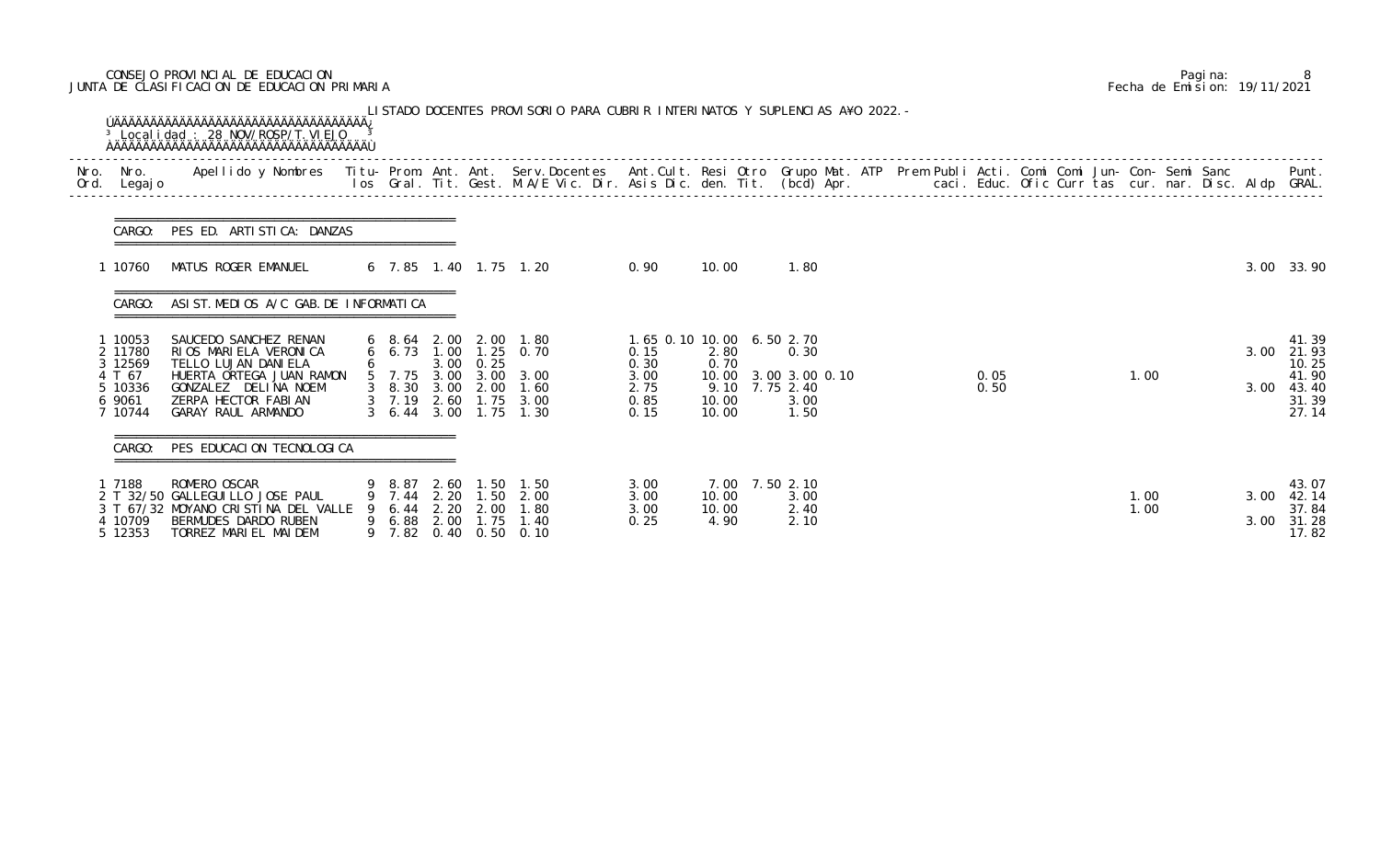# CONSEJO PROVINCIAL DE EDUCACION Pagina: 9 JUNTA DE CLASIFICACION DE EDUCACION PRIMARIA Fecha de Emision: 19/11/2021

|             |                                      | <sup>3</sup> Local i dad: 28 NOV/ROSP/T. VI EJO                                               |                                                       |                          | LISTADO DOCENTES PROVISORIO PARA CUBRIR INTERINATOS Y SUPLENCIAS A¥O 2022. -                                                                                                                                                      |                      |      |                                                             |  |  |  |      |  |      |                                  |
|-------------|--------------------------------------|-----------------------------------------------------------------------------------------------|-------------------------------------------------------|--------------------------|-----------------------------------------------------------------------------------------------------------------------------------------------------------------------------------------------------------------------------------|----------------------|------|-------------------------------------------------------------|--|--|--|------|--|------|----------------------------------|
| Nro.<br>Ord | Nro.<br>Legaj o                      | Apellido y Nombres                                                                            |                                                       |                          | Titu- Prom. Ant. Ant. Serv.Docentes  Ant.Cult. Resi Otro Grupo Mat. ATP Prem Publi Acti. Comi Comi Jun- Con- Semi Sanc<br>Ios  Gral. Tit. Gest. M.A/E Vic. Dir. Asis Dic. den. Tit. (bcd) Apr.                caci. Educ. Ofic Cu |                      |      |                                                             |  |  |  |      |  |      | Punt.<br>GRAL.                   |
|             | CARGO:                               | PES FORMACION ETICA Y CIUDADANA                                                               |                                                       |                          |                                                                                                                                                                                                                                   |                      |      |                                                             |  |  |  |      |  |      |                                  |
|             | IT 50<br>2 10494<br>3 10560<br>48364 | PORTILLO CLAUDIA VIVIANA<br>ABAN ESTELA CLARA<br>RIOS MONICA SEBASTIANA<br>ACOSTA HILDA NOEMI | 9 6.97 1.60<br>9 6.74 3.00<br>$6\quad 6.74\quad 3.00$ | 9 6.30 3.00 2.00<br>2.00 | 3.00<br>1.75 1.10<br>1.75 1.20<br>1.60                                                                                                                                                                                            | 2.45<br>2.00<br>3.00 | 4.20 | 10.00 1.00 3.00<br>5.60 2.50 1.50<br>1.80<br>5.60 2.25 2.40 |  |  |  | 1.00 |  | 3.00 | 40.75<br>32.02<br>30.69<br>35.59 |

| p. Nro.<br>d. Legajo                   | Apellido y Nombres                                                                            |                                                                           |  | Titu- Prom. Ant. Ant. Serv.Docentes  Ant.Cult. Resi Otro Grupo Mat. ATP  Prem Publi Acti. Comi Comi Jun- Con- Semi Sanc<br>Ios  Gral. Tit. Gest. M.A/E Vic. Dir. Asis Dic. den. Tit. (bcd) Apr.                caci. Educ. Ofic C |                      |      |                                                              |  |  |  |      |  |      | Punt.<br>GRAL.                        |
|----------------------------------------|-----------------------------------------------------------------------------------------------|---------------------------------------------------------------------------|--|-----------------------------------------------------------------------------------------------------------------------------------------------------------------------------------------------------------------------------------|----------------------|------|--------------------------------------------------------------|--|--|--|------|--|------|---------------------------------------|
| CARGO:                                 | PES FORMACION ETICA Y CIUDADANA                                                               |                                                                           |  |                                                                                                                                                                                                                                   |                      |      |                                                              |  |  |  |      |  |      |                                       |
| 1 T 50<br>2 10494<br>3 10560<br>4 8364 | PORTILLO CLAUDIA VIVIANA<br>ABAN ESTELA CLARA<br>RIOS MONICA SEBASTIANA<br>ACOSTA HILDA NOEMI | 9 6.97 1.60 1.75<br>9 6.74 3.00 1.75<br>$6\quad 6.74\quad 3.00\quad 2.00$ |  | 9 6.30 3.00 2.00 3.00<br>1.10<br>1.20<br>1.60                                                                                                                                                                                     | 2.45<br>2.00<br>3.00 | 4.20 | 10.00 1.00 3.00<br>5.60 2.50 1.50<br>l. 80<br>5.60 2.25 2.40 |  |  |  | 1.00 |  | 3.00 | 40.75<br>32.02<br>30.69<br>3.00 35.59 |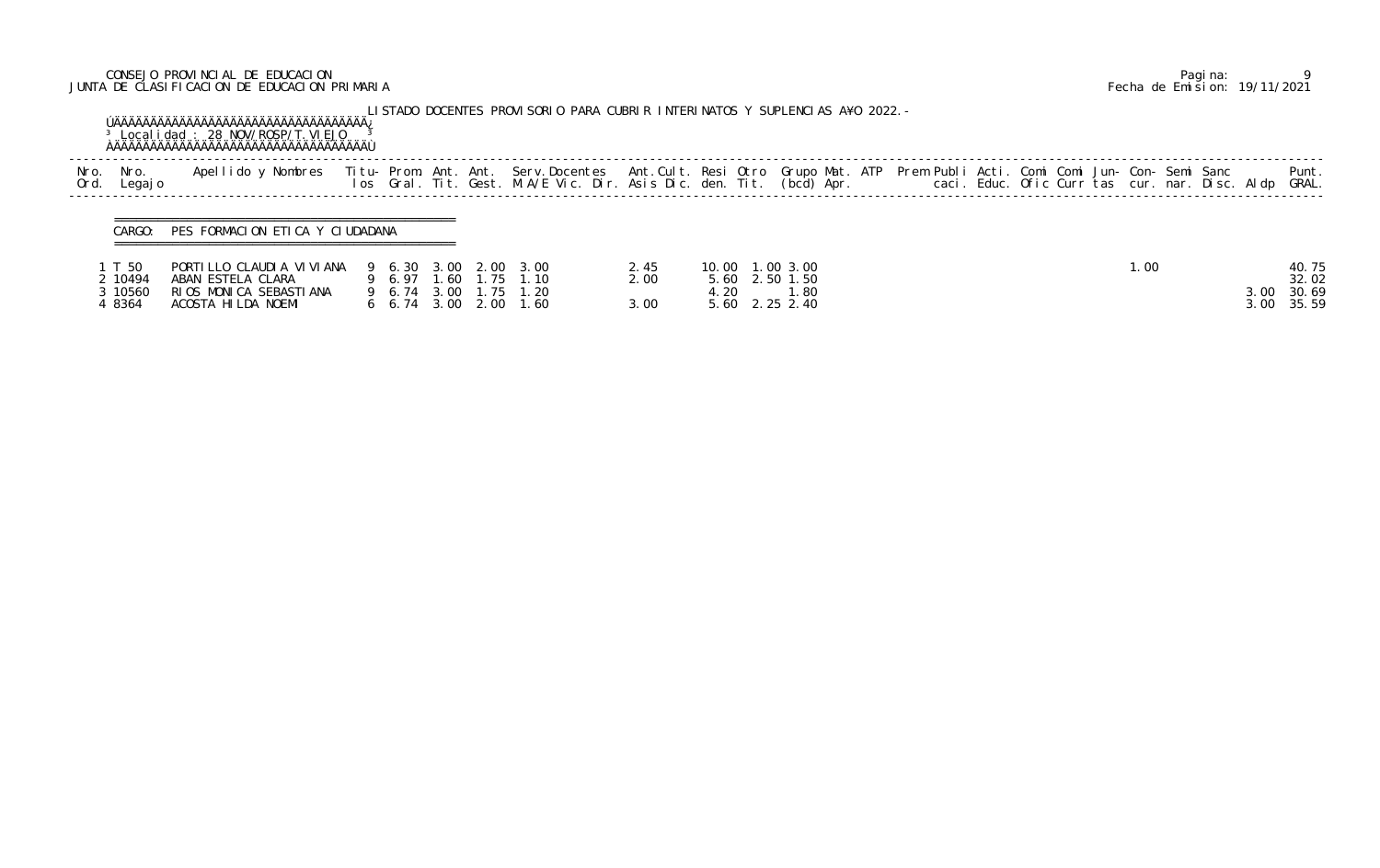# CONSEJO PROVINCIAL DE EDUCACION Pagina: 10 JUNTA DE CLASIFICACION DE EDUCACION PRIMARIA Fecha de Emision: 19/11/2021

|                                                                                                                                                                                                                                                                          | <sup>3</sup> Local i dad: 28 NOV/ROSP/T. VI EJO                                                                                                                                                                                                                                                                                                                                                                                                                                                                                                                                                                                                     |             |                                                                                                                                                                                                                      |                                                                                                                                                                   |                                                                                                                                                                                             | LISTADO DOCENTES PROVISORIO PARA CUBRIR INTERINATOS Y SUPLENCIAS A¥O 2022. -                                                                                                                                                              |                                                                                                                                                                                                                                                                |                                                                                                                                                       |                                                                                                                                                                                                                                                                                                                             |                                                                              |                                                 |                                                                                                                      |  |                                                                                                                                                                                              |  |                                                                                                                                                                                      |                                                                                                                                                                                                                                    |
|--------------------------------------------------------------------------------------------------------------------------------------------------------------------------------------------------------------------------------------------------------------------------|-----------------------------------------------------------------------------------------------------------------------------------------------------------------------------------------------------------------------------------------------------------------------------------------------------------------------------------------------------------------------------------------------------------------------------------------------------------------------------------------------------------------------------------------------------------------------------------------------------------------------------------------------------|-------------|----------------------------------------------------------------------------------------------------------------------------------------------------------------------------------------------------------------------|-------------------------------------------------------------------------------------------------------------------------------------------------------------------|---------------------------------------------------------------------------------------------------------------------------------------------------------------------------------------------|-------------------------------------------------------------------------------------------------------------------------------------------------------------------------------------------------------------------------------------------|----------------------------------------------------------------------------------------------------------------------------------------------------------------------------------------------------------------------------------------------------------------|-------------------------------------------------------------------------------------------------------------------------------------------------------|-----------------------------------------------------------------------------------------------------------------------------------------------------------------------------------------------------------------------------------------------------------------------------------------------------------------------------|------------------------------------------------------------------------------|-------------------------------------------------|----------------------------------------------------------------------------------------------------------------------|--|----------------------------------------------------------------------------------------------------------------------------------------------------------------------------------------------|--|--------------------------------------------------------------------------------------------------------------------------------------------------------------------------------------|------------------------------------------------------------------------------------------------------------------------------------------------------------------------------------------------------------------------------------|
| Nro. Nro.<br>Ord. Legajo                                                                                                                                                                                                                                                 | Apellido y Nombres - Titu- Prom. Ant. Ant. Serv.Docentes - Ant.Cult. Resi Otro Grupo Mat. ATP Prem Publi Acti. Comi Comi Jun- Con- Semi Sanc - - - Punt.<br>Ios Gral. Tit. Gest. M.A/E Vic. Dir. Asis Dic. den. Tit. (bcd) Apr. -                                                                                                                                                                                                                                                                                                                                                                                                                   |             |                                                                                                                                                                                                                      |                                                                                                                                                                   |                                                                                                                                                                                             |                                                                                                                                                                                                                                           |                                                                                                                                                                                                                                                                |                                                                                                                                                       |                                                                                                                                                                                                                                                                                                                             |                                                                              |                                                 |                                                                                                                      |  |                                                                                                                                                                                              |  |                                                                                                                                                                                      |                                                                                                                                                                                                                                    |
| Modal i dad: ADULTOS                                                                                                                                                                                                                                                     |                                                                                                                                                                                                                                                                                                                                                                                                                                                                                                                                                                                                                                                     |             |                                                                                                                                                                                                                      |                                                                                                                                                                   |                                                                                                                                                                                             |                                                                                                                                                                                                                                           |                                                                                                                                                                                                                                                                |                                                                                                                                                       |                                                                                                                                                                                                                                                                                                                             |                                                                              |                                                 |                                                                                                                      |  |                                                                                                                                                                                              |  |                                                                                                                                                                                      |                                                                                                                                                                                                                                    |
| CARGO:                                                                                                                                                                                                                                                                   | MAESTRO DE SECCION ADULTOS                                                                                                                                                                                                                                                                                                                                                                                                                                                                                                                                                                                                                          |             |                                                                                                                                                                                                                      |                                                                                                                                                                   |                                                                                                                                                                                             |                                                                                                                                                                                                                                           |                                                                                                                                                                                                                                                                |                                                                                                                                                       |                                                                                                                                                                                                                                                                                                                             |                                                                              |                                                 |                                                                                                                      |  |                                                                                                                                                                                              |  |                                                                                                                                                                                      |                                                                                                                                                                                                                                    |
| 1 T 67<br>2 T 67<br>3 T 32<br>4 T 67<br>5 T 32<br>6 T 32<br>7 T 32<br>8 TAD 7<br>9 T 50<br>10 TAD 7<br>11 T 50<br>12 T 67<br>13 T 67<br>14 T 67<br>15 T 32<br>16 T 32<br>17 T 32<br>18 T 32<br>19 T 50<br>20 6478<br>21 T 32<br>22 T 50<br>23 T 67<br>24 T 32<br>25 T 67 | I LLANES VI VI ANA BEATRIZ<br>BAHAMONDE VI VI ANA EDI TH<br>SUAREZ RUTH DEL VALLE<br>BARRERA ANALIA BEATRIZ<br>TACTACA ROSANA MIRIAM<br>RODRI GUEZ YAMI LA<br>PEREA GRACI ELA ESTRELLA<br>MOREL JOSEFINA<br>FERREYRA NORA BEATRIZ<br>PERALTA MARIO LUIS<br>MANSILLA NORMA ELIZABET<br>AGUERO DIAZ LAURA IRIS<br>CAMPANELLO PATRICIA A<br>DONAIRE MYRIAM MARCELA<br>CASTILLO ARECO OLGA<br>MILLICAY SONIA DEL VALLE<br>ARIZA JORGE PEDRO<br>SOLORZA KARINA NOEMI<br>MAMANI CELIA SILVINA<br>QUINTERO VI VI ANA NOEMI<br>GALVAN SAMANTA VARINA<br>CARRIZO CRISTINA NICOLAZA<br>SOTO OSVALDO CARMEN<br>MAMANI MARIA VERONICA<br>BEJARANO MIRTA MATILDE | 9<br>9<br>9 | 9 7.20<br>9 8.40<br>9 9.05<br>9 7.73<br>9 7.81<br>9 7.95<br>9 7.55<br>8.18<br>9 8.55<br>9 7.05<br>9 7.48<br>9 8.49<br>9 8.31<br>8.14<br>9 6.43<br>9 8.11<br>9 7.92<br>7.38<br>8.10<br>7.25<br>6.60<br>9 7.34<br>6.88 | 2.60<br>3.00<br>3.00<br>3.00<br>3.00<br>3.00<br>3.00<br>3.00<br>3.00<br>3.00<br>3.00<br>3.00<br>3.00<br>$6.72 \quad 3.00$<br>3.00<br>3.00<br>3.00<br>3.00<br>2.80 | 1.75<br>3.00<br>2.75<br>3.00<br>3.00<br>3.00<br>3.00<br>3.00<br>3.00 3.00<br>3.00<br>3.00<br>3.00<br>3.00<br>3.00 3.00<br>3.00 3.00<br>2.50<br>3.00<br>3.00<br>3.00<br>3.00<br>3.00<br>1.50 | 1.60<br>3.00<br>3.00 2.75 3.00<br>2.40<br>3.00<br>3.00<br>3.00<br>3.00<br>3.00<br>2.80<br>3.00<br>3.00<br>3.00<br>3.00<br>3.00<br>2.40<br>3.00<br>9 7.87 3.00 3.00 2.80<br>2.80<br>2.60<br>1.60<br>3.00<br>3.00<br>1.60<br>3.00 3.00 3.00 | 3.00<br>3.00<br>3.00 0.50 10.00 5.50 3.00<br>3.00<br>3.00 0.20 10.00<br>3.00<br>3.00 0.20 10.00 3.00 3.00<br>3.00<br>3.00<br>3.00 3.00<br>3.00<br>3.00<br>3.00<br>2.95<br>3.00<br>3.00<br>3.00<br>3.00<br>2.85<br>3.00<br>3.00<br>3.00<br>3.00<br>3.00<br>3.00 | 10.00<br>10.00<br>10.00<br>10.00<br>10.00<br>10.00<br>10.00<br>10.00<br>10.00<br>10.00<br>10.00<br>10.00<br>10.00<br>10.00<br>10.00<br>10.00<br>10.00 | 10.00 11.50 2.40<br>10.00 6.25 3.00<br>10.00 7.00 3.00<br>4.00 3.00 0.50<br>10.00 3.25 3.00<br>1.00 3.00<br>1.25 3.00<br>3.00<br>1.50 3.00<br>3.00<br>3.00<br>3.00<br>$1.25$ $3.00$<br>3.00<br>3.00<br>3.00<br>1.00 3.00<br>10.00  1.00  3.00  0.20  0.10<br>$.50$ 2.40 0.80<br>3.00<br>$3.00 \, 0.60$<br>3.50 2.40<br>3.00 | 0.10<br>0.20<br>0.10<br>0.10<br>0.10<br>0.10<br>0.20<br>0.10<br>0.10<br>0.10 | $1.50 \t 0.15$<br>0.30<br>$0.50$ $0.30$<br>0.15 | 0.15<br>0.10<br>0.15<br>0.15<br>0.05<br>0.15<br>0.10<br>0.10<br>0.10<br>0.10<br>0.15<br>0.15<br>0.15<br>0.05<br>0.10 |  | 1.00<br>1.00<br>1.00<br>1.00<br>1.00<br>1.00<br>1.00<br>2.00<br>1.00<br>1.00<br>1.00<br>1.00<br>1.00<br>1.00<br>1.00<br>1.00<br>1.00<br>1.00<br>1.00<br>1.00<br>1.00<br>1.00<br>1.00<br>1.00 |  | 3.00<br>3.00<br>2.00<br>3.00<br>3.00<br>3.00<br>3.00<br>3.00<br>3.00<br>3.00<br>3.00<br>3.00<br>3.00<br>3.00<br>3.00<br>3.00<br>3.00<br>3.00<br>3.00<br>3.00<br>3.00<br>3.00<br>3.00 | 53.30<br>52.95<br>51.55<br>50.88<br>50.81<br>49.30<br>49.00<br>48.98<br>47.95<br>47.85<br>47.13<br>46.64<br>46.41<br>46.19<br>46.13<br>45.71<br>45.67<br>45.67<br>45.52<br>45.43<br>2.00 45.40<br>45.30<br>45.30<br>45.14<br>44.98 |

|  | Pagi na: | 10                           |
|--|----------|------------------------------|
|  |          | Fecha de Emision: 19/11/2021 |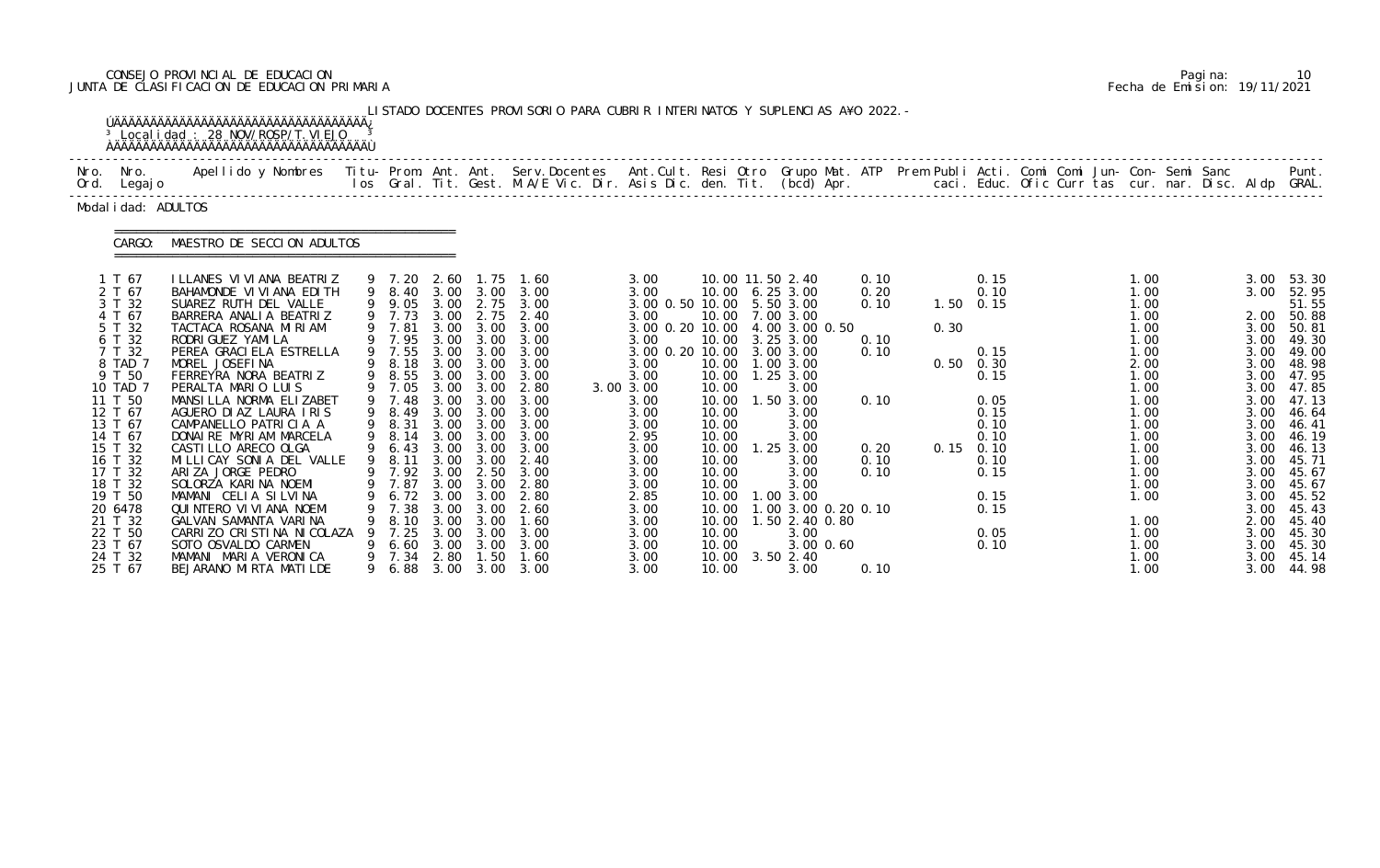# CONSEJO PROVINCIAL DE EDUCACION Pagina: 11 JUNTA DE CLASIFICACION DE EDUCACION PRIMARIA Fecha de Emision: 19/11/2021

| Nro. | Nro.<br>Ord. Legajo | Apellido y Nombres - Titu- Prom. Ant. Ant. Serv.Docentes - Ant.Cult. Resi Otro Grupo Mat. ATP Prem Publi Acti. Comi Comi Jun- Con- Semi Sanc - - - Punt.<br>Ios Gral. Tit. Gest. M.A/E Vic. Dir. Asis Dic. den. Tit. (bcd) Apr. - |   |                  |              |                               |                               |                   |                |                                        |                |              |                        |              |  |      |                     |
|------|---------------------|-----------------------------------------------------------------------------------------------------------------------------------------------------------------------------------------------------------------------------------|---|------------------|--------------|-------------------------------|-------------------------------|-------------------|----------------|----------------------------------------|----------------|--------------|------------------------|--------------|--|------|---------------------|
|      | CARGO:              | MAESTRO DE SECCION ADULTOS                                                                                                                                                                                                        |   |                  |              |                               |                               |                   |                |                                        |                |              |                        |              |  |      |                     |
|      | 26 T 32<br>27 TAD 7 | CHOQUE ISABEL<br>I TUARTE JORGE OSVALDO                                                                                                                                                                                           |   |                  |              | 9 6.63 3.00 3.00              | 9 6.09 3.00 3.00 2.60<br>3.00 | 3.00<br>0.80 3.00 |                | 10.00  1.00  3.00<br>10.00  1.00  3.00 |                |              | 0.15<br>$1.00 \t 0.25$ | 1.00<br>1.00 |  |      | 3.00 44.84<br>44.68 |
|      | 28 T 32             | MALDONADO GUADALUPE T                                                                                                                                                                                                             | 9 | 6.22             | 3.00         | 3.00                          | 3.00                          | 3.00              | 10.00          | 3.00 0.20                              |                |              | 0.10                   | 1.00         |  | 3.00 | 44.52               |
|      | 29 T 67             | JUANI RAMONA CANDIDA                                                                                                                                                                                                              |   | 8.09             |              |                               | 3.00 3.00 3.00                | 3.00              | 10.00          | $1.00$ $3.00$                          |                | 0.10         | 0.25                   | 1.00         |  |      | 44.44               |
|      | 30 10336            | GONZALEZ DELINA NOEM                                                                                                                                                                                                              |   | 9 8.77           |              | 1.40 0.50                     | 0.60                          | 2.75              |                | 9.10 7.75 0.90                         |                |              | 0.50                   |              |  | 3.00 | 44.27               |
|      | 31 8186<br>32 T 67  | ROJAS PATRICIA ADRIANA<br>OCAMPO SANDRA ELIZABETH                                                                                                                                                                                 |   | 9 7.68<br>9 8.43 | 2.60<br>3.00 | 1.75<br>3.00                  | 1.60<br>3.00                  | 3.00<br>3.00      | 10.00<br>10.00 | $3.50$ $2.40$<br>3.00                  |                | 0.10<br>0.10 | 0.15<br>0.20           | 1.00         |  | 2.00 | 43.78<br>43.73      |
|      | 33 4710             | OCAMPO SERGIO DANIEL                                                                                                                                                                                                              |   | 9 7.28           | 3.00         | 3.00                          | 3.00                          | 3.00              | 10.00          | 3.00                                   |                |              | 0.40                   |              |  | 2.00 | 43.68               |
|      | 34 T 67             | ZERPA VI VI ANA ELBA                                                                                                                                                                                                              |   | 7.68             | 3.00         | 3.00                          | 3.00                          | 3.00 0.20 10.00   |                | 3.00                                   |                | 0.10         | 0.10                   | 1.00         |  |      | 43.08               |
|      | 35 T 67             | HUERTA ORTEGA JUAN RAMON                                                                                                                                                                                                          |   | 9 7.22           | 3.00         | 3.00                          | 3.00                          | 3.00              | 10.00          | 0.50 3.00 0.10                         |                |              | 0.05                   | 1.00         |  |      | 42.87               |
|      | 36 T 32<br>37 T 67  | BALETA MABEL CRISTINA<br>ALCARAZ VI CTOR HUGO                                                                                                                                                                                     |   | 9 8.00<br>9 7.68 | 3.00<br>3.00 | 2.75<br>3.00                  | 3.00<br>3.00                  | 3.00<br>3.00      | 10.00<br>10.00 | 3.00<br>3.00                           |                | 0.10         |                        | 1.00<br>1.00 |  |      | 42.85<br>42.68      |
|      | 38 T 32             | MAMANI HILDA                                                                                                                                                                                                                      |   | 9 7.18           | 3.00         | 3.00                          | 3.00                          | 3.00              | 10.00          | 3.00                                   |                | 0.30         | 0.10                   | 1.00         |  |      | 42.58               |
|      | 39 9767             | GONZALEZ DORA ELISABETH                                                                                                                                                                                                           |   | 9 8.44           | 3.00         | 1.75                          | 1.40                          | 3.00              | 7.00           | 3.00 2.10                              |                |              |                        |              |  |      | $3.00$ 41.69        |
|      | 40 10249            | NAVARRO MARIA ADRIANA                                                                                                                                                                                                             |   | 8.30             | 1.60         | 0.25                          | 0.20                          | 2.90              | 8.40           | 4.00 2.40 1.00                         |                |              |                        |              |  | 3.00 | 41. 05              |
|      | 41 8188             | SORIA LILIANA DEL ROSARIO                                                                                                                                                                                                         |   | 6.61             | 2.60         | 1.75                          | 1.60                          | 2.30              | 10.00          | $1.25$ 2.40                            |                | 0.20         | 0.10                   |              |  | 3.00 | 40.81               |
|      | 42 0480<br>43 0196  | MATUS SANDRA FABIANA<br>BUSTOS ROQUE MARCELO                                                                                                                                                                                      |   | 9 6.63<br>9 7.33 | 3.00         | 3.00 3.00<br>3.00             | 1.20<br>2.80                  | 3.00<br>1.30      | 10.00          | 10.00 3.00 1.80<br>3.00                |                |              | 0.05                   |              |  |      | 40.63<br>39.48      |
|      | 44 7745             | REARTES NI COLASA BEATRIZ                                                                                                                                                                                                         |   | 9 6.97 2.80      |              | 1.75                          | 1.20                          | 3.00              |                | 10.00 2.50 1.50                        |                |              |                        |              |  |      | 38.72               |
|      | 45 3708             | RODRI GUEZ MARI A ESTHER                                                                                                                                                                                                          | 9 | 5.47             | 3.00         | 3.00                          | 2.20                          | 3.00              | 10.00          | 3.00                                   |                |              |                        |              |  |      | 38.67               |
|      | 46 10364            | GASPAR ROSANA DEL VALLE                                                                                                                                                                                                           |   | 6.82             | 1.60         | 0. 50                         | 0.60                          | 3.00              | 8.40           | 4.00 0.90                              |                |              |                        |              |  |      | 3.00 37.82          |
|      | 47 8991             | GAI TAN ANALI A BETSABE                                                                                                                                                                                                           |   | 9 7.76           | 2.20         | $\overline{\phantom{0}}$ . 50 | 1.20                          | 3.00              | 10.00          |                                        | 1.80 1.00 0.10 |              | 0.10                   |              |  |      | 37.66               |
|      | 48 6952<br>49 9967  | LAZARTE CLAUDIA FABIOLA<br>JULIO SILVINA ROSA                                                                                                                                                                                     |   | 5.41<br>6.52     | 3.00<br>3.00 | 1.75<br>0.75                  | 1.80<br>3.00                  | 0.70<br>3.00      | 10.00<br>6.30  | 3.00<br>2.90                           |                |              |                        |              |  | 3.00 | 3.00 37.66<br>37.47 |
|      | 50 9671             | SUAREZ DI EGO ARI STI DE                                                                                                                                                                                                          |   | 6.82             | 2.60         | 0.75                          | 1.00                          | 3.00              | 7.00           | 1.50                                   |                |              |                        |              |  | 3.00 | 34.67               |
|      | 51 9277             | RIOS YUDITH ELISA                                                                                                                                                                                                                 |   | 5.93 3.00        |              |                               | $1.25$ $1.40$                 | 3.00              | 7.70           | 1.90                                   |                |              |                        |              |  |      | 33.18               |

|  | Pagi na: |                              |
|--|----------|------------------------------|
|  |          | Fecha de Emision: 19/11/2021 |